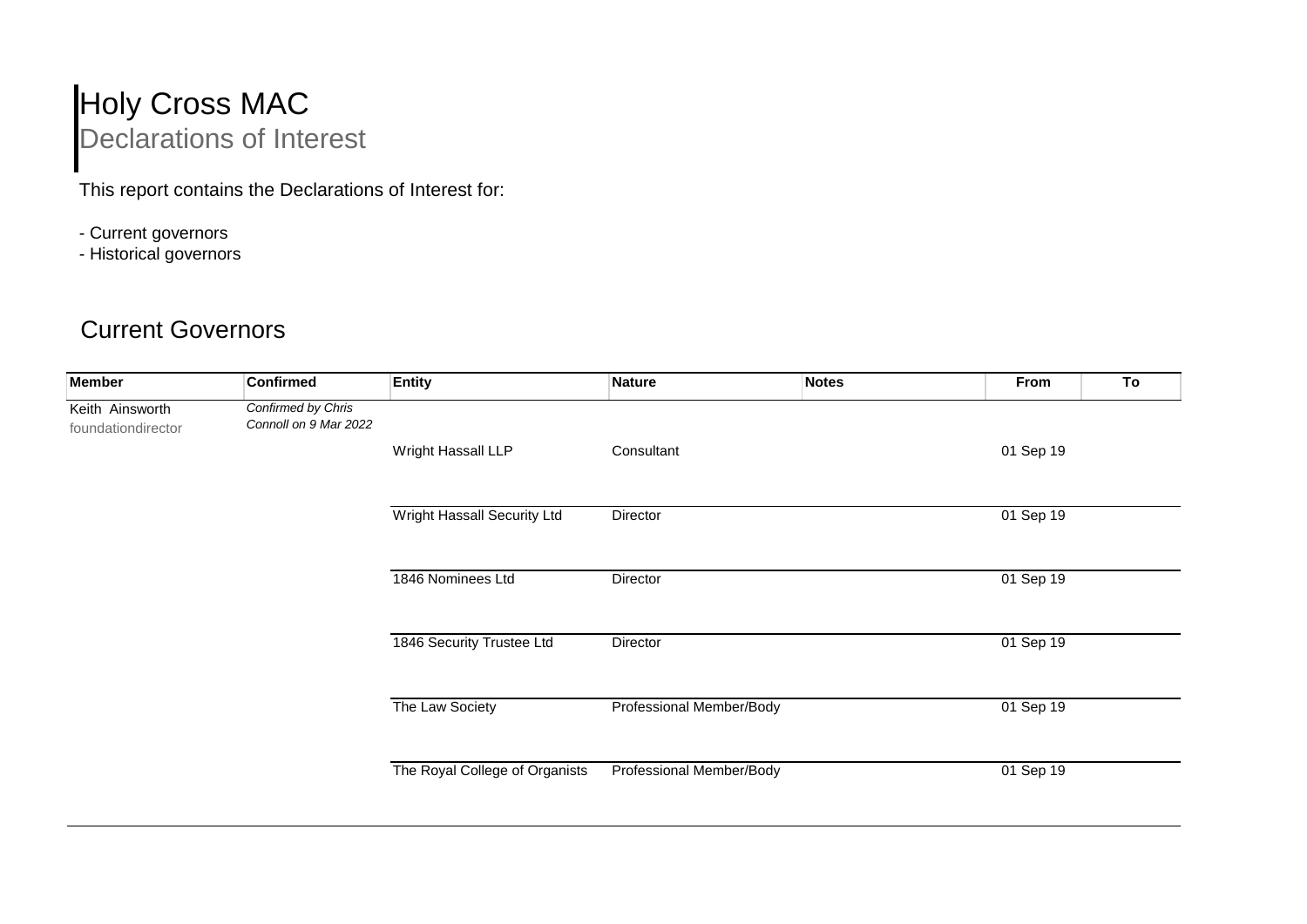| Mr Martyn Alcott<br>member                | Nothing to declare:<br>Confirmed 15 Sep 2021 |                                                     |                          |                                                                                                             |           |
|-------------------------------------------|----------------------------------------------|-----------------------------------------------------|--------------------------|-------------------------------------------------------------------------------------------------------------|-----------|
|                                           |                                              |                                                     |                          |                                                                                                             |           |
| Mr Anthony Cawley<br>foundationdirector   | Confirmed 1 Sep 2021                         |                                                     |                          |                                                                                                             |           |
|                                           |                                              | Holy Cross Catholic Multi<br>Academy Company        | Director                 |                                                                                                             | 19 Sep 19 |
|                                           |                                              | St John Vianney Catholic Primary Governor<br>School |                          |                                                                                                             | 19 Sep 19 |
|                                           |                                              | <b>Bishop Ullathorne Catholic School Governor</b>   |                          |                                                                                                             | 01 Sep 12 |
| Mr Chris Connoll<br>clerk                 | Confirmed 20 Sep 2021                        |                                                     |                          |                                                                                                             |           |
|                                           |                                              | Holy Cross Catholic MAC                             | Member of Central Team   |                                                                                                             | 01 Apr 20 |
|                                           |                                              | <b>Grangehurst Primary School</b>                   | Vice-Chair of Governors  |                                                                                                             | 01 Sep 18 |
| Mr Martin Gallagher<br>foundationdirector | Confirmed 22 Sep 2021                        |                                                     |                          |                                                                                                             |           |
|                                           |                                              | St Augustine's Catholic Primary<br>School           | Immediate Family         | Sister, Anne McQuillan is a<br>governor at St Augustine's<br>Catholic Primary School,<br>part of the HCCMAC | 02 Sep 19 |
|                                           |                                              | <b>Deeley Construction Ltd</b>                      | <b>Managing Director</b> |                                                                                                             | 01 Sep 19 |
|                                           |                                              | Deeley Group Ltd                                    | Director                 |                                                                                                             | 01 Sep 19 |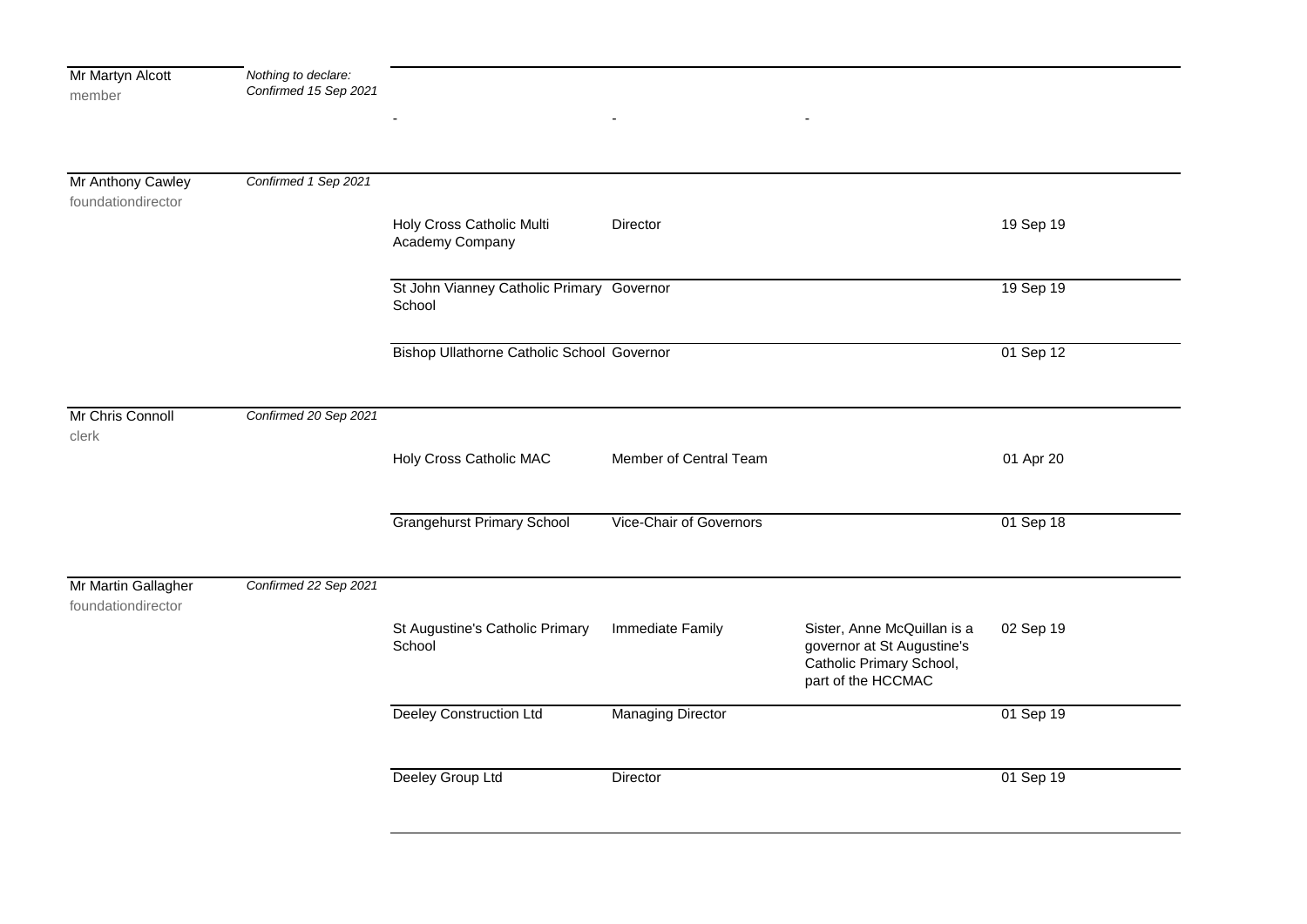|                                                     |                                             | National Federation of Builders                                    | Non Executive Director     |                           | 01 Sep 19 |
|-----------------------------------------------------|---------------------------------------------|--------------------------------------------------------------------|----------------------------|---------------------------|-----------|
|                                                     |                                             | <b>Midlands Builders Federation</b><br><b>Trustess Company Ltd</b> | Director                   |                           | 01 Sep 19 |
|                                                     |                                             | Royal Institution of Chartered<br>Surveyors                        | Professional Member/Body   |                           | 01 Sep 19 |
|                                                     |                                             | Chartered Institute of Building                                    | Professional Member/Body   |                           | 01 Sep 19 |
| Mrs Marina Kelly<br>member                          | Confirmed by Chris<br>Connoll on 9 Mar 2022 |                                                                    |                            |                           |           |
|                                                     |                                             | Cardinal Wiseman Catholic<br>School                                | <b>Foundation Governor</b> |                           | 08 Dec 20 |
| <b>Miss Katherine Marston</b><br>foundationdirector | Confirmed 8 Nov 2021                        | Holy Cross Catholic Multi<br>Academy Company                       | <b>Director</b>            | RBI form signed 19 Oct 21 | 01 Sep 19 |
| Mr Laurence Moore<br>foundationdirector             | Confirmed 23 Sep 2021                       |                                                                    |                            |                           |           |
|                                                     |                                             | Manzol Ltd                                                         | <b>Current Employment</b>  |                           | 01 Sep 19 |
|                                                     |                                             | <b>Albany Theatre Trust Ltd</b>                                    | <b>Business Interest</b>   |                           | 01 Sep 19 |
|                                                     |                                             | <b>Albany Productions Ltd</b>                                      | <b>Business Interest</b>   |                           | 01 Sep 19 |
|                                                     |                                             | Holy Cross Catholic Multi<br>Academy Company                       | Director                   |                           | 01 Sep 19 |